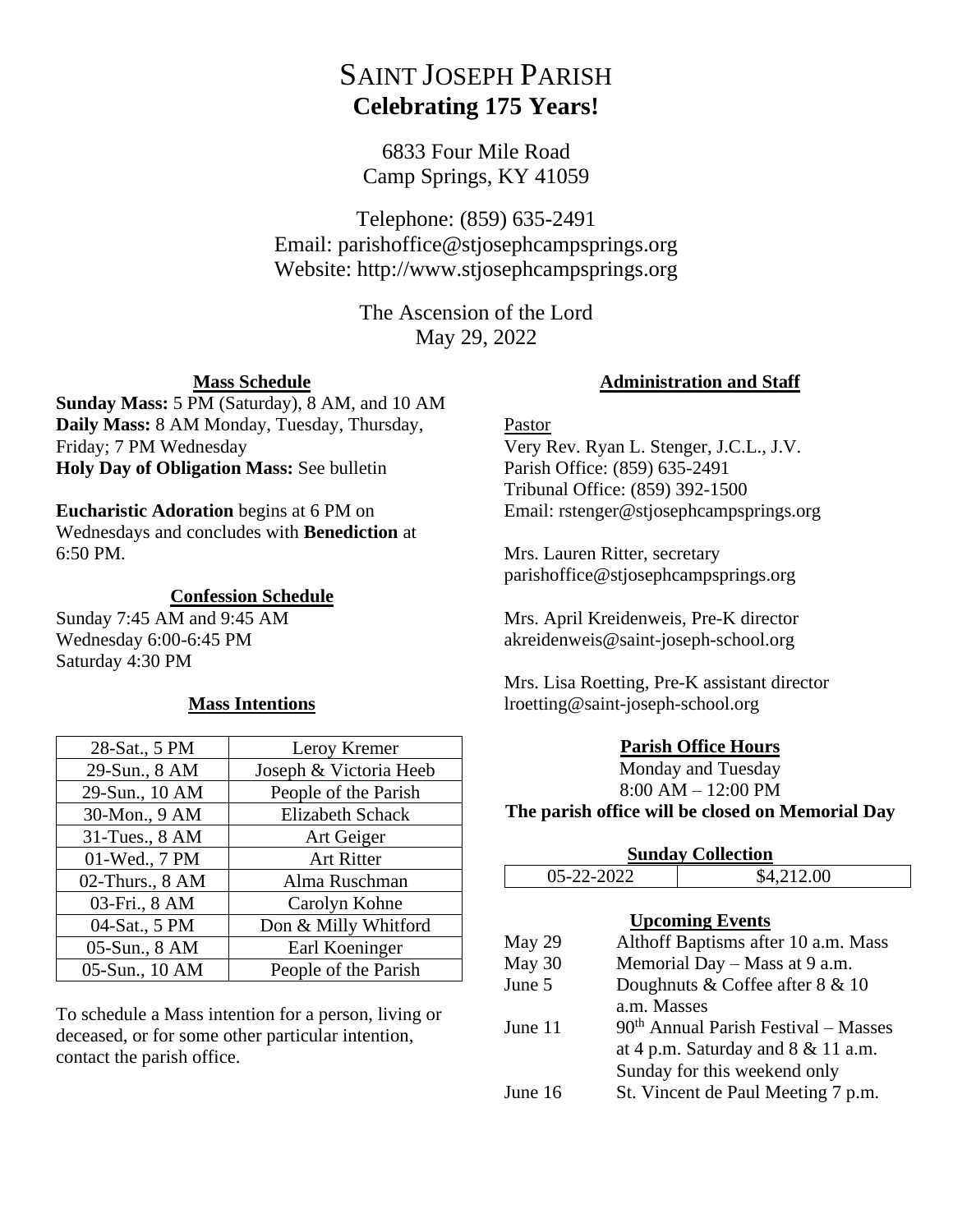#### **Parish News**

Congratulations to the 32 children who "graduated" from our Pre-K last week and will be moving onto kindergarten in the fall! They learn and grow in a lot of ways during their time here, but I'm always especially happy to see them take some of the first steps in their relationship with God as they learn their prayers and are introduced more to the Bible. I'm very grateful to April Kreidenweis and her staff for the incredible work they do at our school and for the care and dedication they show towards our students every day. Classes are already filling up for next school year, so if you or someone you know are interested, please contact the school right away!

We celebrate this Sunday the Ascension of the Lord, the day when Christ was taken up into Heaven. This feast is a great source of hope for us. Jesus ascended into Heaven and took His place at the right hand of the Father bringing our humanity with Him. His Ascension reminds all of us that our lives are meant to follow the same trajectory as His, carrying us beyond the difficulties and struggles of this life to the very heights of Heaven and a new life with God. Our lives can become so busy that so much of our minds and hearts become occupied by mundane and worldly concerns, but today's feast encourages us, even as we go through the ordinary moments of our daily lives, to keep our sights set on our ultimate destiny: eternal life with God.

Fr. Stenger

#### **Church Cleaning**

Team Two: May 23 – June 5 Team Three: June 6 – June 19 Team One: June 20 – July 3

#### **Virtus: The May bulletin will be posted on May 1st and is due on June 7th. Please contact Lauren if you have any questions.**

#### **Office Hours**

Beginning on June 6, parish office hours will be extended on Mondays and Tuesdays from 8:00 a.m. to 3:00 p.m.

#### **Pray for Those Who Protect Us**

PFC Jared Allender, Staff Sgt. Dave Evans, E5 Staff Sgt. Nicholas Glossner, SPC Joel Schild, SRA Emily Wagner, Staff Sgt. Nicholas Wagner, I CL Petty Officer T.J. Waters. Please pray for those who put themselves in harm's way each day to protect us, including armed service personnel, police, and firefighters.

#### **Pray for the Sick and Homebound**

Chris Arlinghaus, Janet Arlinghaus, Brooke Barganier, Kim Brun, Bo Clark, Roy Carl, Doug and Ella Carmack, Judy Dornbusch, Kent Enzweiler, Jose Flores, Henry Glossner, Billy Guthier, Melrose Guthier, Blake Hegner, Nathan Hessman, Chandra Huff, Shailynn Jones, Flo Kaffenberger, Garry Kaffenberger, Mary Kettenacker, Bernie Kohls, Kelli Kramer, Ed Kremer, Jim Kremer, Iva Leick, Dick Mader, Wilma Maschinot, John Muench, Kairi Marie Mullins, Dominic Ramler, April Schack, Eddie Schack, Virginia Schadler, Casen Schrock, Jill Shaner, Vicki Steffen, Ella Stieby, Shirley Studer, Steve Tischner, Pauline Wade, Joe Whitford, Candice Yelton

#### **Parish Festival Update from Ron Heiert**

It's *"crunch time"* now folks! Just two weeks remain to offer up your time and talents in support of our 90<sup>th</sup> Annual Summer Festival on Saturday, June 11<sup>th</sup>. As previously mentioned, this year's outdoor grill and adjoining food court will replace our traditional dinners. (Be sure to pass along the word to everyone regarding this change.)

Among the food items available throughout the evening; Prime Burgers (provided by Bryon Messmer Farm), Brats, Hot Dogs, BBQ, and of course our Homemade desserts provided by all of you. Donations of pies, cakes, and desserts are always a part of the event. (Of course, any samples and leftovers seem to find their way back into the rectory's refrigerator under the hungry and watchful eyes of Fr. Stenger and Rocco, respectively).

To everyone who traditionally had worked in the kitchen area in the past, we still need your valuable service throughout the evening within the Food Court & Outdoor Grill area OR at one of our fundraising booths. Volunteer Service has no age limits! Support your parish and continue our festival tradition by volunteering your time at one of the many activities on the Volunteer Sign-up sheet.

Special thanks to a parishioner who generously donated the meat for the ham booth. Also, we're looking forward to receiving additional donations for our Wine & Alcohol Raffles, \$50.00 Booth sponsorships, and the return of your sold Major Raffle Tickets.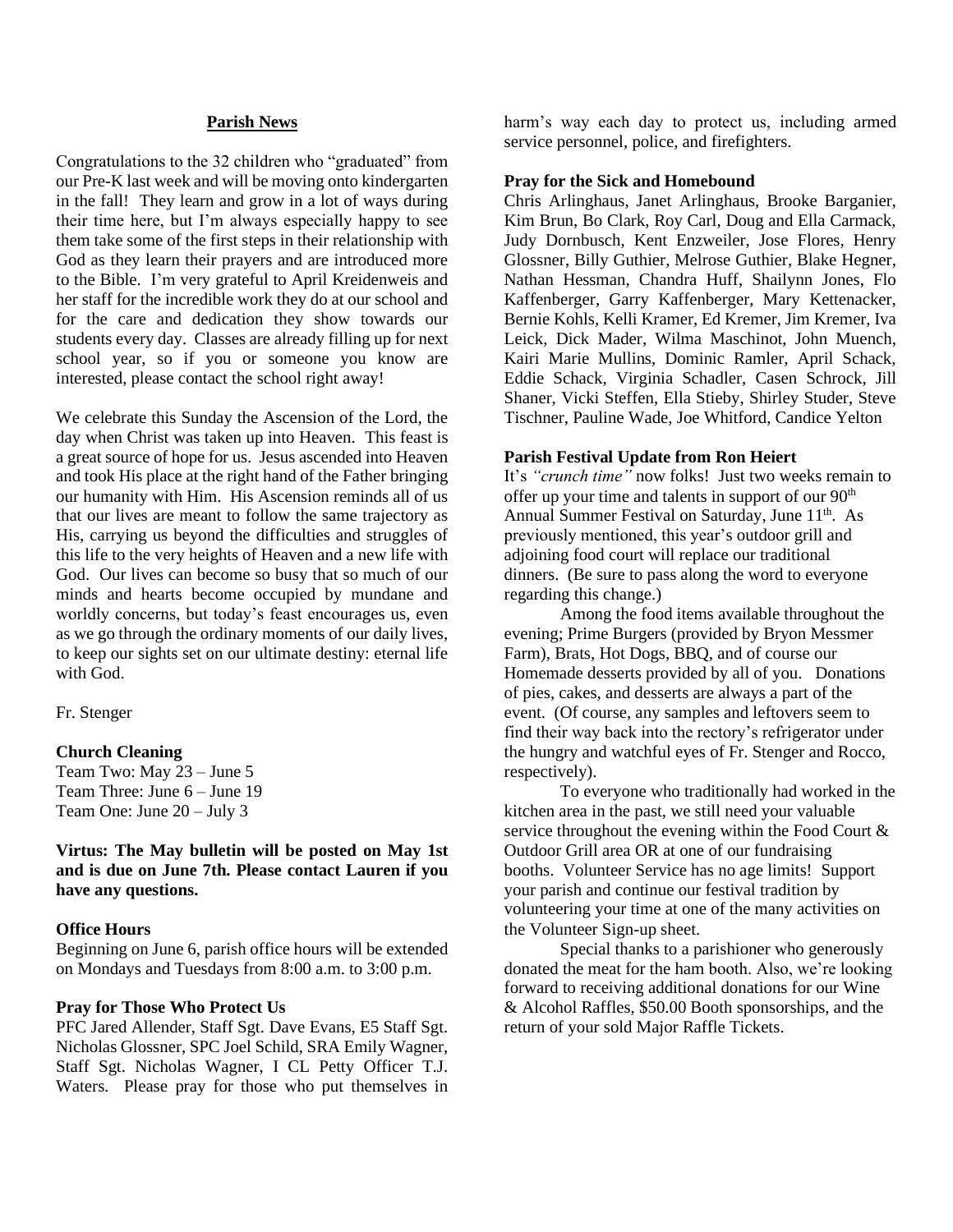Finally, we are pleased to welcome the musical talents of Kevin Valentine & Susan Rath, known throughout the area as, *"Simply Neighbors"* who will be performing from 7:00 - 10:00 p.m. on stage.

As always, thank you for your support.

## **Festival Assistant Chairperson**

The parish is seeking an individual or couple willing to serve as this year's Assistant to the Chairpersons for the upcoming festival on Saturday, June 11th. Primarily, your time and talents will help to coordinate; the work schedule and booth assignments for volunteers, advertising, and promotion, ordering and collecting general supplies, and provide operational assistance prior to and during the event.

Contact Ron Heiert or the Parish Office for more information.

#### **Pre-K Teachers and Aides Needed**

As we are preparing for a new school year, we are looking for a few new people to join our St. Joe's Pre-K family. Please spread the word!

#### Pre-Kindergarten Teacher 2022-2023

St. Joseph Camp Springs Pre-Kindergarten is looking for a full-time teacher for the 2022-2023 school year. We are looking for an energetic person who has a love for working with children and a love for teaching. The ideal candidate will be self-motivated and flexible.

Pre-Kindergarten Aide & Sub 2022-2023

St. Joseph Camp Springs Pre-Kindergarten is looking for a part-time aide and Subs for the 2022-2023 school year. We are looking for energetic people who have a love for working with children. The ideal candidate will be self-motivated and flexible.

Interested candidates should send a cover letter and resume with references to Lisa Roetting @ [LRoetting@Saint-Joseph-School.org](mailto:LRoetting@Saint-Joseph-School.org)

#### **Coffee and Doughnuts**

All are welcome to join us in the shelter for coffee and doughnuts after the 8 a.m. and 10 a.m. Masses next Sunday, June 5. Thanks to the members of our Parish Council for hosting this monthly event!

#### **St. Vincent de Paul**

Thanks to all who attended the St. Vincent de Paul information night! Our next meeting will be on Thursday, June 16, at 7 p.m. in the school. Please join us as we work to start our own conference to serve the poor in our local community. Stay tuned to the bulletin for more information.

## **Frisch's Fundraiser**

Thanks to everyone who supported our fundraiser at Frisch's during this past Lent! We just received a check for \$439.85. Your support is greatly appreciated!

#### **Family Promise**

Our next day to volunteer is May 31st. Please let me know if you are available to assist on this day. If anyone is interested in joining our team you may contact me. Thanks, Ann Fay

#### **BBHS Governor Scholars**

Congratulations to Miranda Csordas who has been selected to attend the Governor's Scholars Program this summer! The Governor's Scholars Program is a summer residential program for outstanding high school students in Kentucky who are rising seniors.

#### **2022 DPAA Update**

So far, our parish has raised \$41,315.00 for the 2022 Diocesan Parish Annual Appeal. This puts us **over our goal** of \$37,200. This amount also does not yet include any donations sent directly to the diocese. Thank you for your incredibly generous response to this year's appeal! If you haven't had a chance yet to make your gift or if you find yourself in a position to give more, there are DPAA envelopes in the vestibule of the church and a link for online giving on our parish website. Remember: 100% of the funds donated to the DPAA over our goal will be returned to the parish for us to put towards repairs to our parking lot and driveways.

## **FORMED**

Our parish now has a subscription to FORMED, an online platform for Catholic media, including video series, movies, audiobooks, e-books, podcasts, and even cartoons for kids! You can access FORMED for free on your computer, your smartphone or tablet, and on your TV using a Roku or Apple TV. You just have to get on your computer and go to [www.formed.](http://www.formed/)org, then click "sign up," and then enter our parish's zip code (41059) and your name and email address. This resource is a great opportunity for us to deepen our knowledge and understanding of our rich Catholic faith.